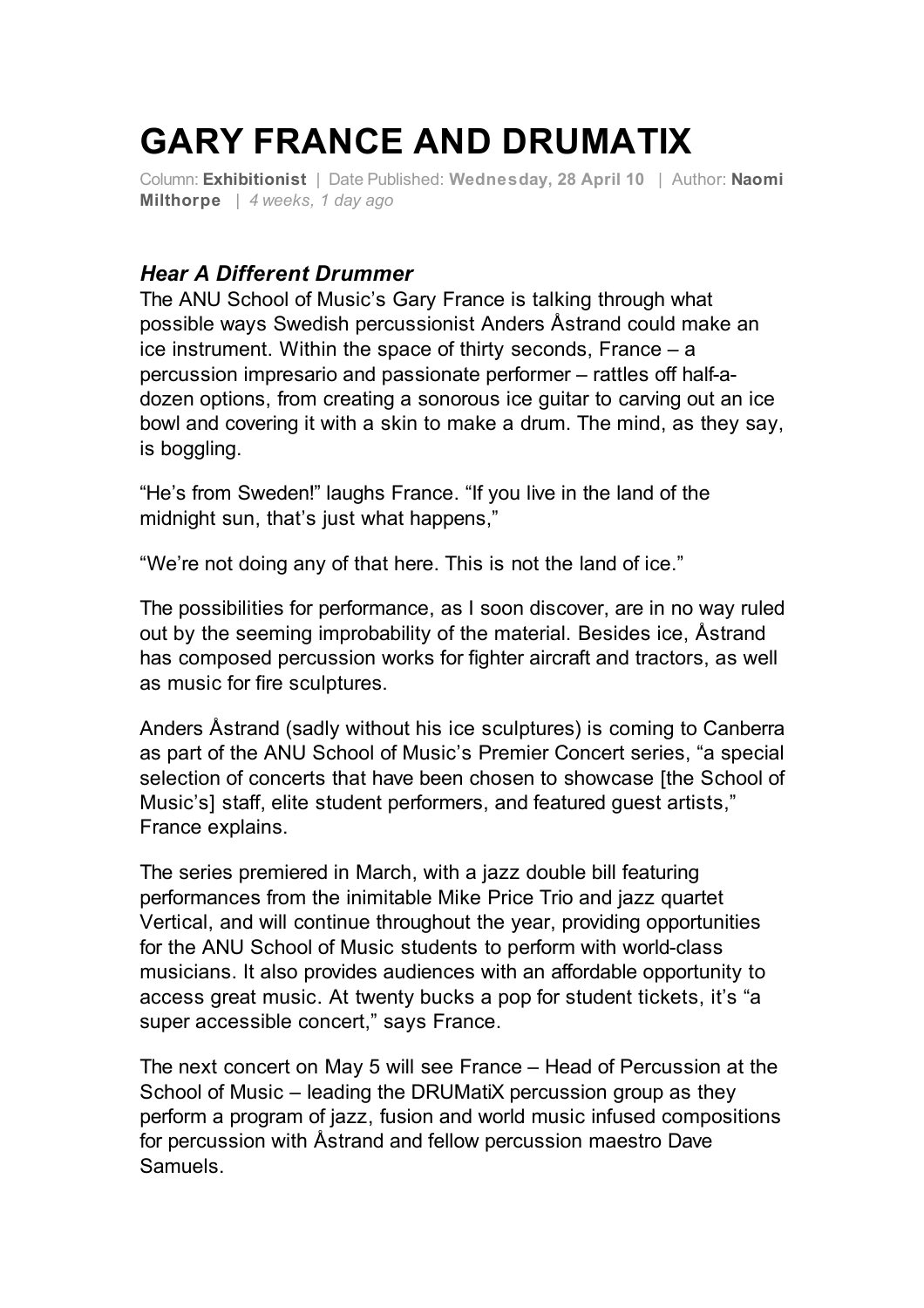Samuels – one of the world's leading vibraphone players and a mentor of France's – has performed at jazz festivals around the world. Jazz enthusiasts will know him from his work with jazz supergroup Spyro Gyra, as well as his current, Grammy-winning jazz-Latin music ensemble, The Caribbean Jazz Project.

"I'm fans of both of these guys. I studied with Dave in 1977 […] so it's a particular treat to have him here with us,"

France is particularly excited about the fantastic opportunity the performance will give ANU percussion students in DRUMatiX, who will act as "a percussion orchestra," that will support the performances of Åstrand and Samuels. "The students are actually performing with these guys. They're performing compositions that both of these guys have composed,"

On the issue of performance versus theory in artistic education, France is passionate and articulate.

"It's extremely important. It's quintessential. You can quote me on that. It's quintessential for young musicians to interact musically with artists and educators who are examples of world's best practice,"

France, a native of Syracuse, New York, originally came to Australia to teach at WAAPA in Perth, and has much to say about the role of performance in creative arts education.

"Students can improve dramatically when allowed the opportunity to interact in this way,"

"This is nothing new to Australia, as conservatoriums were established in Australia along this model. The ANU School of Music, formerly the Canberra School of Music, is an example of this research and performance practice-led teaching,"

"There's no question that out of these elite training institutions come outstanding performers."

The ANU is certainly producing outstanding performers – and performances. In the same month, France will perform in a concert at Llewellyn Hall celebrating the Bicentennial Year of the Argentine Republic, paying homage to Argentinian composer Alberto Ginastera with a performance of Ginastera's *Cantata Para America Magica*.

The Cantata is "a gigantic, monumental work for percussion, two grand